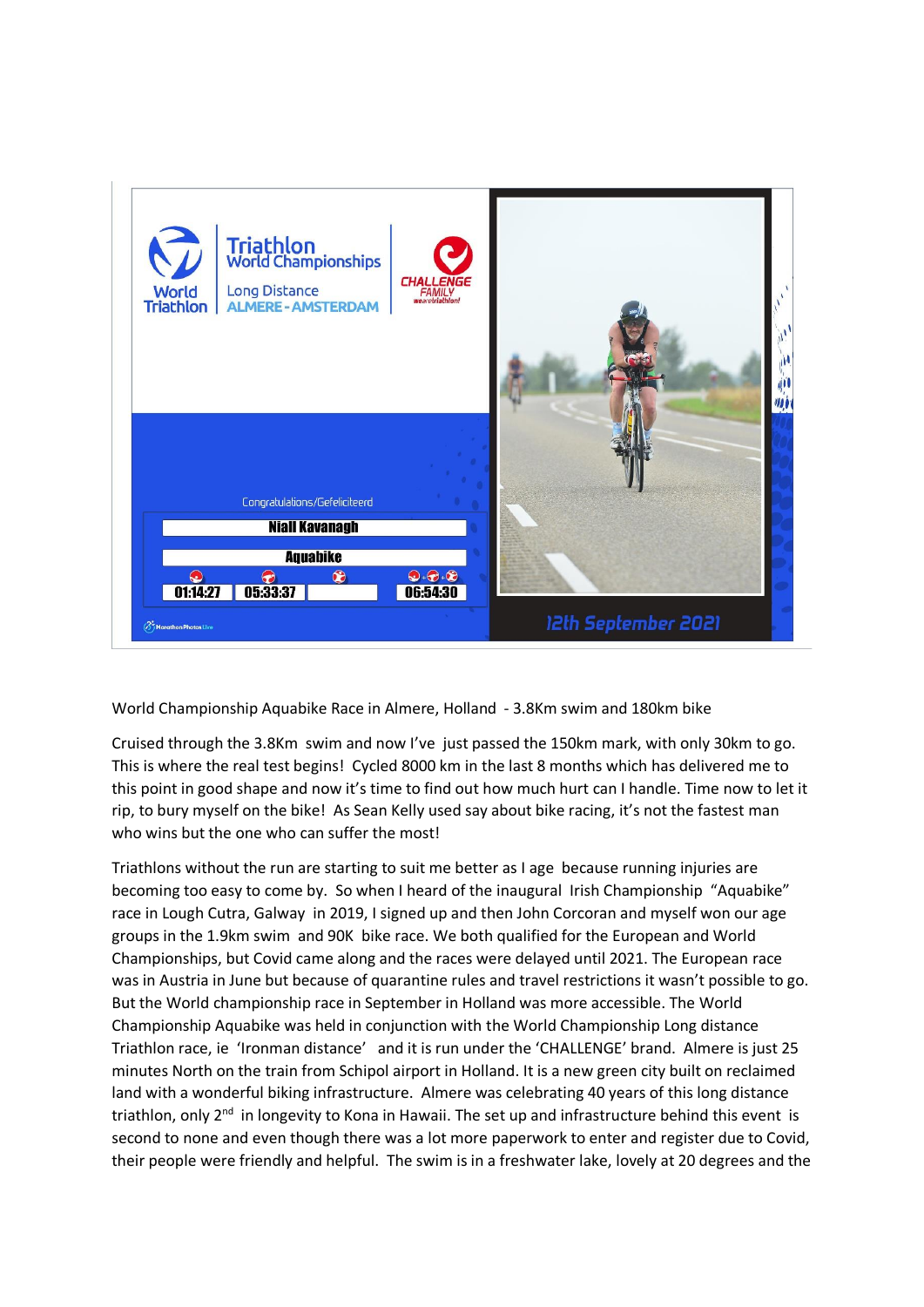bike was 2 laps of a flat 90KM in the countryside with the only difficulty being the headwinds in this flat open countryside.



 $\leftrightarrow$ 

**MULTIS** ANAGH ON 12 SEPTEMBER 2021 @ 8:34 AM

## Almere Multisport

Event Type: Uncategorized v Course: -- v Gear: Add



3,936 m  $1:14:18$ 1:53 min/100m 819 C Avg Pace Calories Time  $\cdot$  15.6° Տ  $\Box$  Laps  $(15)$ ٠  $1801$ **PIT Veiligheidsr** 偭 Ecimator Lumièrepark Scho Basi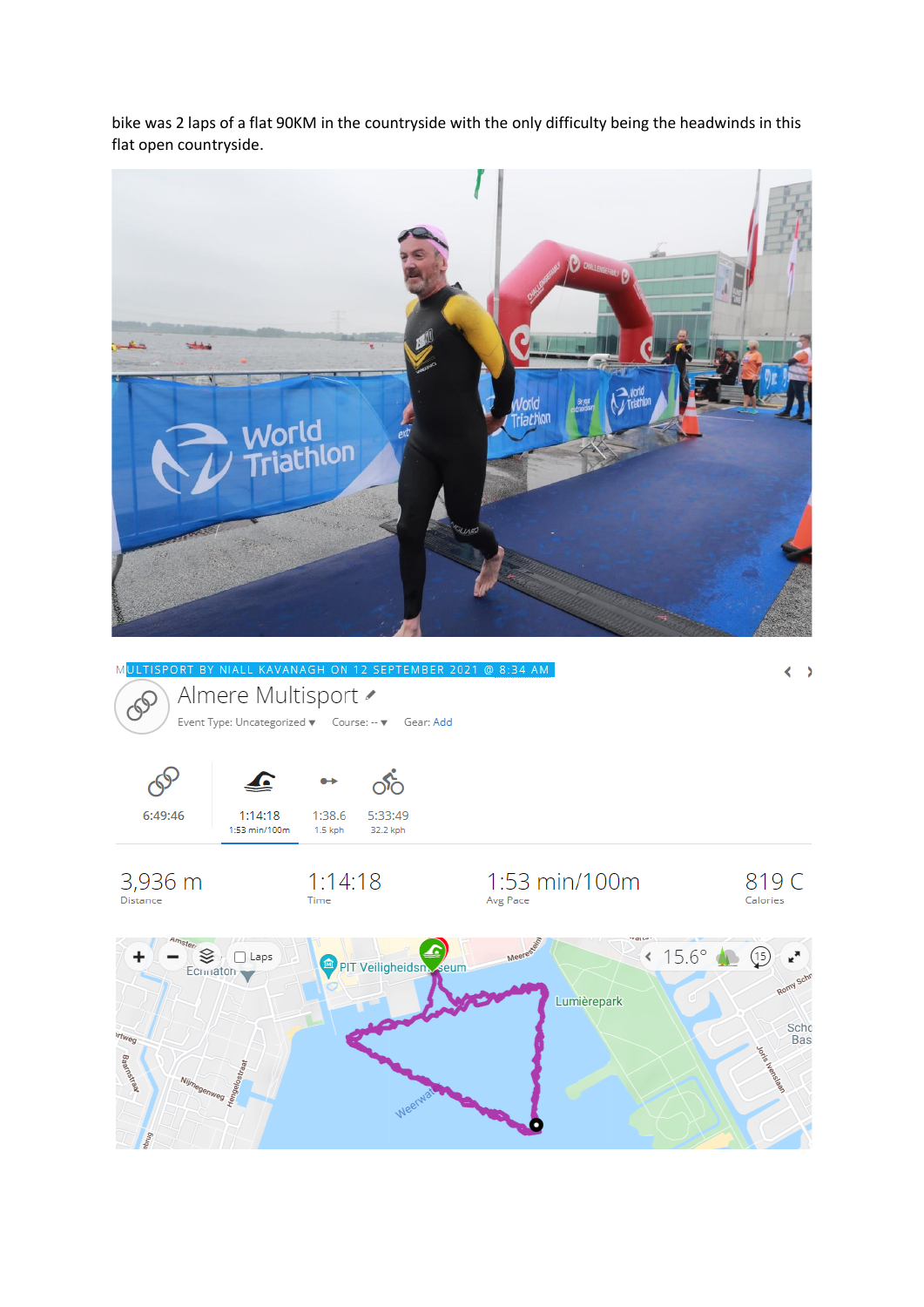So the first off were the Triathlon pros, followed by age groupers, then the Aquabike age groupers. Water was gorgeous and the rolling starts that are now popular eliminate the usual madness of the mass start. I was very happy with my swim and clocked 1hr 14 mins. The sessions with Eimear in Derryounce and Maganey had paid off and I felt strong getting out of the water. Now for the 180k spin. With the help of our Coach Mick Scully, I had trained differently for this race. Over the winter on Zwift, I got to understand Power and WATTS and how to cycle monitoring watts rather than speed or heart rate. For anyone interested in Power, Jonathan Forrestal has great knowledge of it and we had a very fruitful discussion while he was running his 128Km in July. My Functional Threshold Power, FTP, in August was at 220 watts and for an endurance event like this, the plan was to cycle at 70 to 75% of FTP, i.e. between 155 to 165 watts. I had bought special pedals "Assioma" which measures your power output in watts and displays it on the Garmin. The plan was to average 160 watts for the whole race and keep a heart rate at little less than 150bpm. My main Garmin page was set to show only power, heartrate and distance. Those were the numbers that mattered to me. If I could control the power output and not "burn my matches " early on in the race, I could ride a controlled race whatever the conditions were. So when the wind was behind me, keeping the power at 160 watts, it got me to speeds of 40km/hr while against the wind with the same power the speed dropped to 26km/hr. But keeping a steady output was the plan that I had agreed with Mick. But when I got to the last hour, the last 30Km, then I could let rip and if I did blow up' I would be close enough to the finish so I wouldn't lose too much time anyway. But I wanted to finish it leaving nothing in the tank and so glad that I had no run ahead of me.

The course was flat as flat could be with 99% of the time down in the aero position. There was a long straight section for 40 Km on a polder with the sea on one side and wide open farm land on the other. Nothing but straight flat road ahead, hardly any spectators and just watching my Garmin and turning the pedals. On the first lap, the wind was behind us on the polder and I was averaging 40Km/hr though on the 2<sup>nd</sup> lap the wind had shifted to a cross wind and this section was slower. I have never seen as many motorbike marshals, so there was no chance of a helpful draft, and anyone that chanced it were caught and spent 5 mins in the sinbins along the way! So I raced clean, no messing, felt strong and watched the kilometres falling away. Once the first 90km lap was done the 2<sup>nd</sup> seemed shorter because I knew the course now. Mid-way through the 2<sup>nd</sup> lap I was averaging 158 watts. So with about 30km to go I spotted this American guy, who I figured was in my age group. He looked good, fabulous bike, star spangled socks and I thought to myself as I passed him, "there is no way I am letting you come by me! I am ready for the hurt locker now and you are going to have to suffer so bad, because I am going to bury myself on the bike for this last 30km." When racing, my mind comes up with some crazy some ideas, but whatever it takes to motivate myself, I'll take! And so for the last 30k, into a headwind, I kept low and drove it on as hard as I could, passed many cyclists and was passed by no one! My average watts finished at 160, right on target and the legs were burning and well and truly shot. My plan was for 6 hours in the bike but came in at 5hrs 33min. Delighted with myself and thrilled to have had the chance to challenge myself and really push it out and not just wobble home but finish like a train on fire!

A lot of time, energy and preparation had gone into this race and it truly is a fantastic feeling when you deliver the performance you hoped possible. So many things can go wrong, I am very grateful for everything going right on the day. My overall time of 6 hours 54 mins put me in 14<sup>th</sup> position in my age group for a World Championship. The calibre of competition was awesome, the 2<sup>nd</sup> place guy in my group was an USA Olympic cyclist who clocked 40Km/hr for the 180K! The bikes on display there were something else too, I realised my own bike is a little dated like myself, so I'm writing a long letter to Santa Claus this Christmas!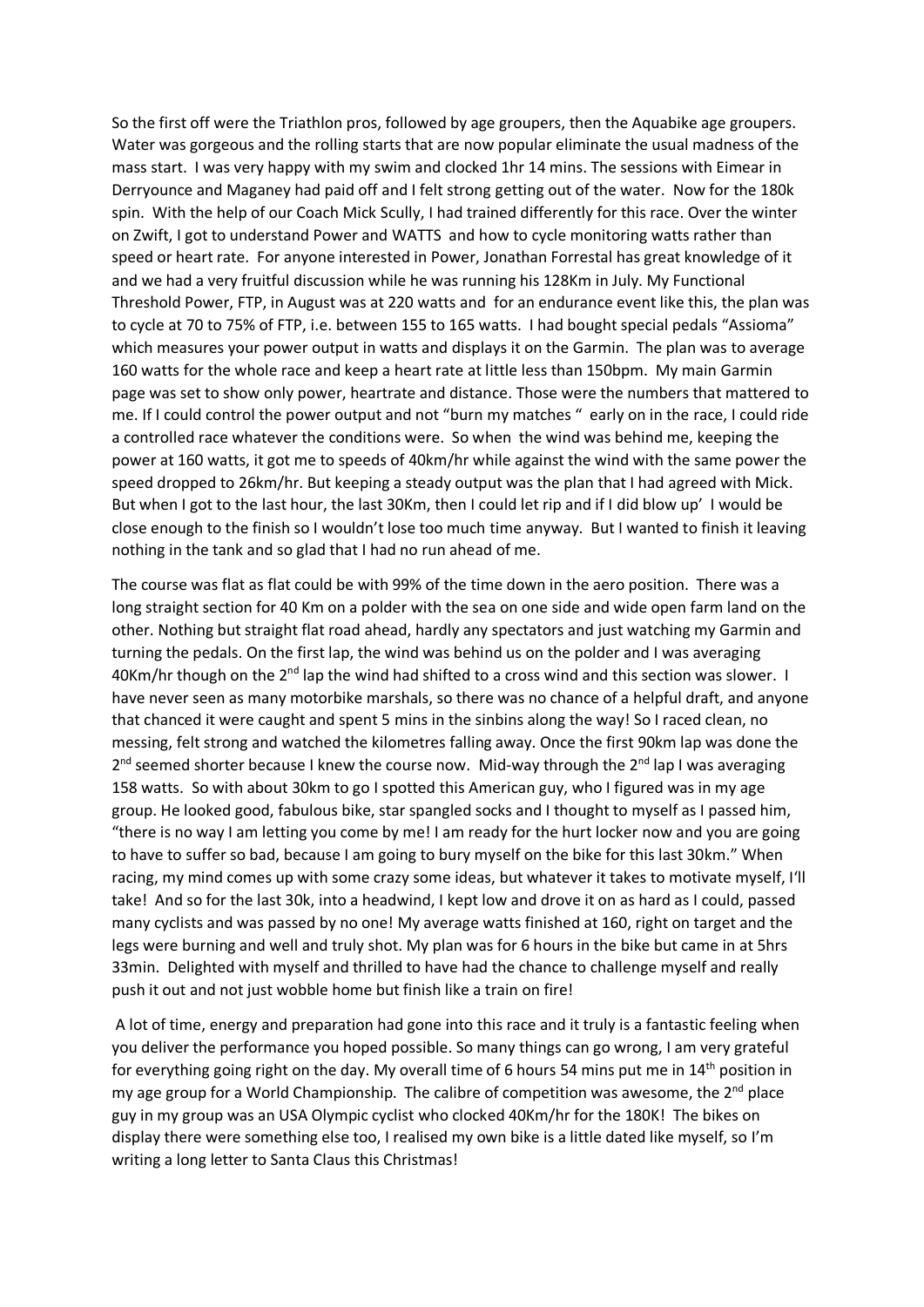Huge thanks to my No 1 supporter, Madeleine whose smiling face at the finish line is always a delight to see. To Murt Kean of Race Right Bicycles who sorted me out with wheels and a Bike Box and showed me the tricky mechanical art of packing a bike for air travel. To Mick Scully, our cycling coach, whose advice and training got me as fit on the bike as I have been in a long time and has raised the bar in our club. Thanks to Kieran Hoey of Right Bike Cycles who sourced me a lovely Aero helmet, it worked a treat. To Eimear Matthews who has got us all swimming further and further and provides a safe environment for us all to swim. Finally to all the lads and girls I cycle with regularly, you are great company and thanks for waiting for me at the top of the hills!

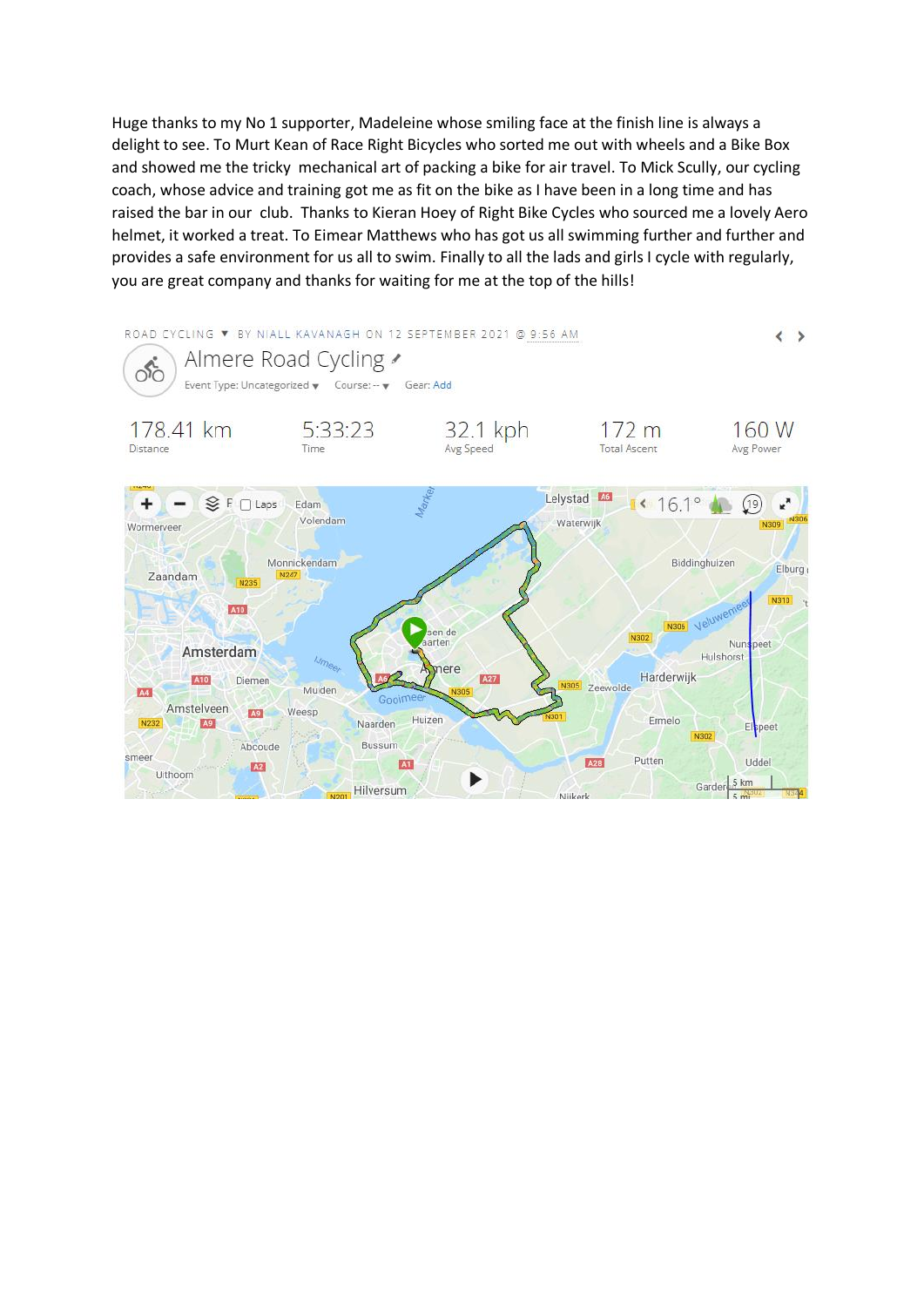